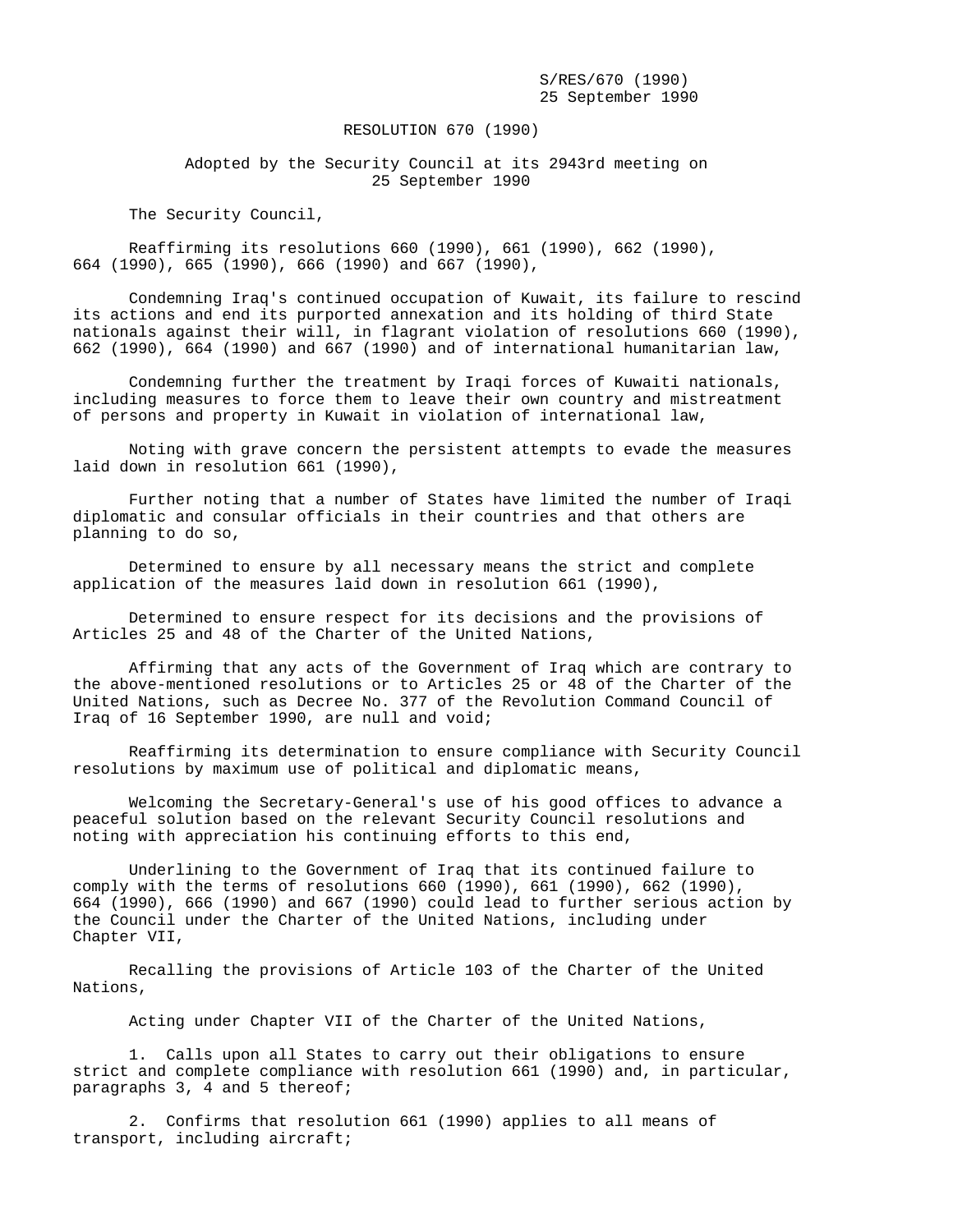3. Decides that all States, notwithstanding the existence of any rights or obligations conferred or imposed by any international agreement or any contract entered into or any licence or permit granted before the date of the present resolution, shall deny permission to any aircraft to take off from their territory if the aircraft would carry any cargo to or from Iraq or Kuwait other than food in humanitarian circumstances, subject to authorization by the Council or the Committee established by resolution 661 (1990) and in accordance with resolution 666 (1990), or supplies intended strictly for medical purposes or solely for UNIIMOG;

 4 Decides further that all States shall deny permission to any aircraft destined to land in Iraq or Kuwait, whatever its State of registration, to overfly its territory unless:

 (a) The aircraft lands at an airfield designated by that State outside Iraq or Kuwait in order to permit its inspection to ensure that there is no cargo on board in violation of resolution 661 (1990) or the present resolution, and for this purpose the aircraft may be detained for as long as necessary; or

 (b) The particular flight has been approved by the Committee established by resolution 661 (1990); or

 (c) The flight is certified by the United Nations as solely for the purposes of UNIIMOG;

 5. Decides that each State shall take all necessary measures to ensure that any aircraft registered in its territory or operated by an operator who has his principal place of business or permanent residence in its territory complies with the provisions of resolution 661 (1990) and the present resolution;

 6. Decides further that all States shall notify in a timely fashion the Committee established by resolution 661 (1990) of any flight between its territory and Iraq or Kuwait to which the requirement to land in paragraph 4 above does not apply, and the purpose for such a flight;

 7 Calls upon all States to co-operate in taking such measures as may be necessary, consistent with international law, including the Chicago Convention, to ensure the effective implementation of the provisions of resolution 661 (1990) or the present resolution;

 8. Calls upon all States to detain any ships of Iraqi registry which enter their ports and which are being or have been used in violation of resolution 661 (1990), or to deny such ships entrance to their ports except in circumstances recognized under international law as necessary to safeguard human life;

 9. Reminds all States of their obligations under resolution 661 (1990) with regard to the freezing of Iraqi assets, and the protection of the assets of the legitimate Government of Kuwait and its agencies, located within their territory and to report to the Committee established under resolution 661 (1990) regarding those assets;

 10. Calls upon all States to provide to the Committee established by resolution 661 (1990) information regarding the action taken by them to implement the provisions laid down in the present resolution;

 11. Affirms that the United Nations Organization, the specialized agencies and other international organizations in the United Nations system are required to take such measures as may be mecessary to give effect to the terms of resolution 661 (1990) and this resolution;